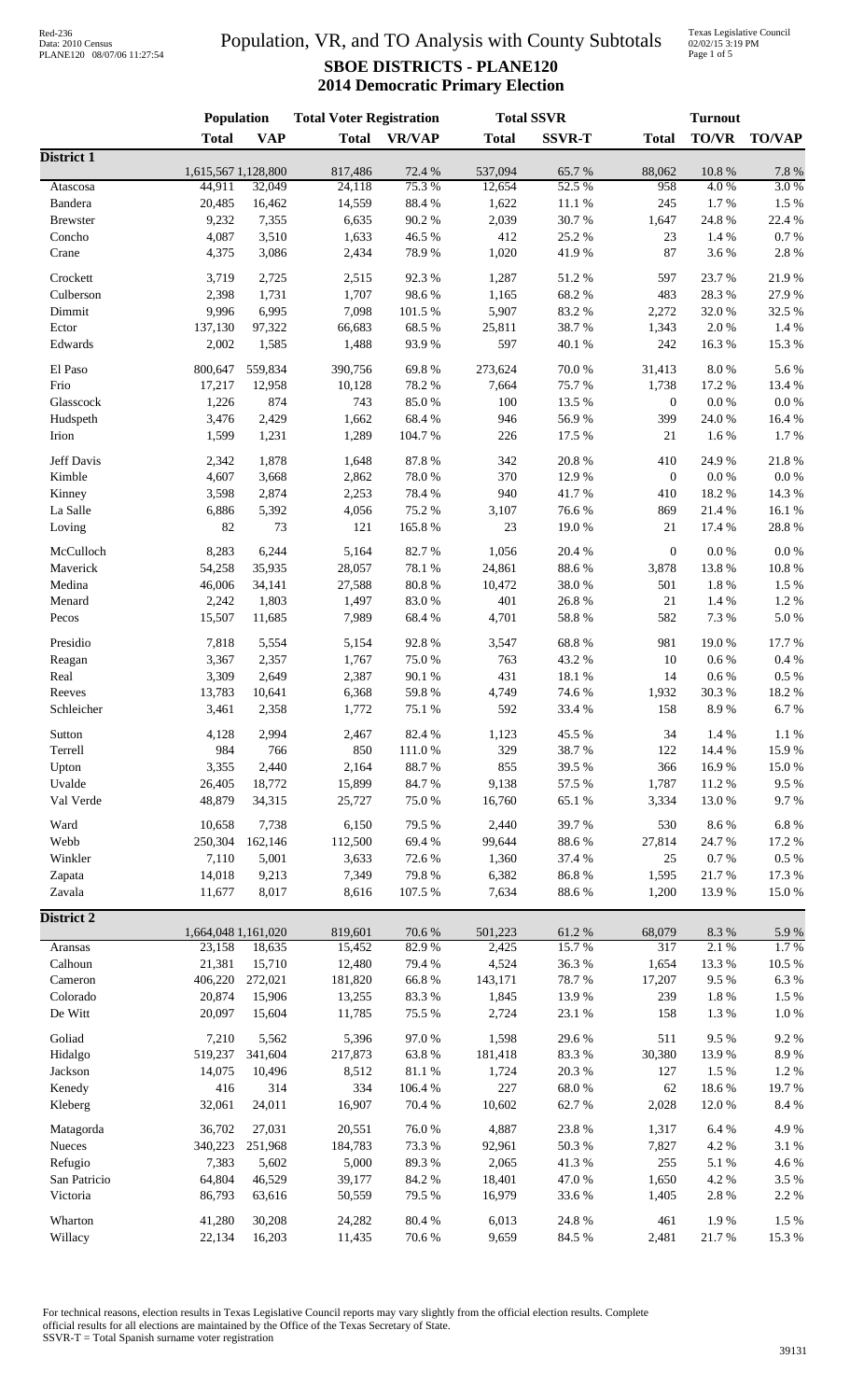# Data: 2010 Census PLANE120 08/07/06 11:27:54

## Population, VR, and TO Analysis with County Subtotals **SBOE DISTRICTS - PLANE120 2014 Democratic Primary Election**

Texas Legislative Council 02/02/15 3:19 PM Page 2 of 5

|                   | <b>Population</b>              |                   | <b>Total Voter Registration</b> |                | <b>Total SSVR</b> |                  |                  | <b>Turnout</b> |               |
|-------------------|--------------------------------|-------------------|---------------------------------|----------------|-------------------|------------------|------------------|----------------|---------------|
|                   | <b>Total</b>                   | <b>VAP</b>        | <b>Total</b>                    | <b>VR/VAP</b>  | <b>Total</b>      | <b>SSVR-T</b>    | <b>Total</b>     | <b>TO/VR</b>   | <b>TO/VAP</b> |
| District 3        |                                |                   |                                 |                |                   |                  |                  |                |               |
|                   | 1,688,404 1,197,931            |                   | 809,760                         | 67.6%          | 488,764           | 60.4%            | 67,412           | 8.3 %          | 5.6 %         |
| Bee<br>Bexar      | 31,861<br>1,165,850            | 24,872<br>838,857 | 14,650<br>558,594               | 58.9%<br>66.6% | 8,152<br>322,817  | 55.6%<br>57.8 %  | 1,146<br>30,599  | 7.8%<br>5.5 %  | 4.6%<br>3.6%  |
| <b>Brooks</b>     | 7,223                          | 5,217             | 6,479                           | 124.2 %        | 5,780             | 89.2%            | 2,093            | 32.3 %         | 40.1 %        |
| Duval             | 11,782                         | 8,707             | 8,334                           | 95.7%          | 7,226             | 86.7%            | 2,605            | 31.3%          | 29.9%         |
| Gonzales          | 19,807                         | 14,439            | 16,652                          | 115.3%         | 5,314             | 31.9%            | 250              | 1.5 %          | 1.7%          |
|                   |                                |                   |                                 |                |                   |                  |                  |                |               |
| Hidalgo           | 255,532                        | 164,681           | 90,013                          | 54.7 %         | 73,750            | 81.9%            | 15,533           | 17.3 %         | 9.4%          |
| Jim Hogg          | 5,300                          | 3,762             | 3,830                           | 101.8%         | 3,485             | 91.0%            | 2,185            | 57.0 %         | 58.1 %        |
| Jim Wells         | 40,838                         | 29,080            | 25,107                          | 86.3%          | 18,626            | 74.2 %           | 4,228            | 16.8%          | 14.5 %        |
| Karnes            | 14,824                         | 11,862            | 7,725                           | 65.1 %         | 3,444             | 44.6%            | 1,985            | 25.7%          | 16.7%         |
| Lavaca            | 19,263                         | 14,815            | 12,904                          | 87.1 %         | 1,172             | $9.1\ \%$        | 254              | 2.0%           | 1.7%          |
| Live Oak          | 11,531                         | 9,177             | 6,964                           | 75.9%          | 2,138             | 30.7%            | 129              | 1.9%           | 1.4%          |
| McMullen          | 707                            | 588               | 687                             | 116.8%         | 195               | 28.4 %           | $\boldsymbol{0}$ | $0.0\ \%$      | $0.0\ \%$     |
| Starr             | 60,968                         | 40,290            | 29,754                          | 73.8%          | 28,364            | 95.3%            | 5,215            | 17.5 %         | 12.9%         |
| Wilson            | 42,918                         | 31,584            | 28,067                          | 88.9%          | 8,301             | 29.6%            | 1,190            | 4.2 %          | 3.8 %         |
| District 4        |                                |                   |                                 |                |                   |                  |                  |                |               |
|                   | 1,677,829 1,174,040            |                   | 735,615                         | 62.7%          | 211,647           | 28.8%            | 31,320           | 4.3 %          | 2.7 %         |
| Fort Bend         | 95,093                         | 66,050            | 55,902                          | 84.6%          | 8,106             | 14.5 %           | 3,289            | 5.9%           | 5.0%          |
| Harris            | 1,582,736 1,107,990            |                   | 679,713                         | 61.3%          | 203,541           | 29.9%            | 28,031           | 4.1%           | $2.5~\%$      |
| District 5        |                                |                   |                                 |                |                   |                  |                  |                |               |
| Bexar             | 1,689,618 1,283,748<br>548,923 | 410,630           | 1,087,480<br>357,144            | 84.7%<br>87.0% | 222,699<br>84,047 | 20.5 %<br>23.5 % | 55,057<br>14,252 | 5.1 %<br>4.0%  | 4.3 %<br>3.5% |
| Blanco            | 10,497                         | 8,203             | 7,159                           | 87.3 %         | 635               | 8.9%             | 168              | 2.3 %          | $2.0\ \%$     |
| Caldwell          | 38,066                         | 28,008            | 20,340                          | 72.6%          | 6,745             | 33.2 %           | 2,309            | 11.4 %         | 8.2 %         |
| Comal             | 108,472                        | 82,775            | 79,333                          | 95.8%          | 12,318            | 15.5 %           | 1,679            | 2.1 %          | $2.0\ \%$     |
| Gillespie         | 24,837                         | 19,796            | 17,777                          | 89.8%          | 1,611             | $9.1\ \%$        | 322              | 1.8 %          | 1.6%          |
|                   |                                |                   |                                 |                |                   |                  |                  |                |               |
| Guadalupe         | 131,533                        | 95,129            | 80,859                          | 85.0%          | 19,425            | 24.0 %           | 1,697            | 2.1 %          | $1.8~\%$      |
| Hays              | 157,107                        | 118,346           | 100,663                         | 85.1%          | 22,241            | 22.1 %           | 3,135            | 3.1 %          | 2.6 %         |
| Kendall           | 33,410                         | 25,311            | 26,026                          | 102.8%         | 2,808             | $10.8~\%$        | 339              | 1.3 %          | $1.3~\%$      |
| Kerr              | 49,625                         | 39,611            | 32,075                          | 81.0%          | 3,940             | 12.3 %           | 579              | 1.8 %          | 1.5 %         |
| Llano             | 19,301                         | 16,224            | 13,980                          | 86.2%          | 516               | 3.7%             | 445              | 3.2%           | 2.7 %         |
| Mason             | 4,012                          | 3,161             | 2,850                           | 90.2%          | 417               | 14.6 %           | 73               | 2.6 %          | 2.3 %         |
| San Saba          | 6,131                          | 4,846             | 3,668                           | 75.7%          | 579               | 15.8 %           | 62               | 1.7%           | 1.3 %         |
| Travis            | 557,704                        | 431,708           | 345,606                         | $80.1~\%$      | 67,417            | 19.5 %           | 29,997           | 8.7%           | 6.9%          |
| District 6        |                                |                   |                                 |                |                   |                  |                  |                |               |
|                   | 1,682,301 1,250,061            |                   | 882,453                         | 70.6 %         | 130,531           | 14.8 %           | 17,547           | 2.0%           | $1.4~\%$      |
| Harris            | 1,682,301 1,250,061            |                   | 882,453                         | 70.6%          | 130,531           | 14.8%            | 17,547           | 2.0%           | 1.4 %         |
| <b>District 7</b> |                                |                   |                                 |                |                   |                  |                  |                |               |
|                   | 1,685,861 1,234,938            |                   | 1,013,897                       | 82.1 %         | 116,200           | 11.5 %           | 30,998           | 3.1 %          | 2.5 %         |
| <b>Brazoria</b>   | 313,166                        | 226,181           | 179,009                         | 79.1 %         | 30,121            | 16.8%            | 2,852            | 1.6%           | 1.3%          |
| Chambers          | 35,096                         | 25,085            | 24,419                          | 97.3%          | 2,216             | 9.1%             | 300              | 1.2%           | 1.2%          |
| Fort Bend         | 490,282                        | 345,490           | 293,470                         | 84.9%          | 41,583            | 14.2 %           | 5,083            | 1.7%           | $1.5~\%$      |
| Galveston         | 291,309                        | 217,142           | 189,900                         | 87.5 %         | 25,300            | 13.3 %           | 4,680            | 2.5 %          | 2.2 %         |
| Hardin            | 54,635                         | 40,525            | 35,432                          | 87.4 %         | 961               | 2.7 %            | 483              | 1.4 %          | 1.2%          |
| Jasper            | 35,710                         | 26,815            | 22,040                          | 82.2%          | 525               | 2.4 %            | 1,025            | 4.7%           | 3.8%          |
| Jefferson         | 252,273                        | 191,875           | 143,524                         | 74.8%          | 10,203            | 7.1 %            | 12,152           | 8.5 %          | 6.3%          |
| Liberty           | 75,643                         | 56,276            | 41,482                          | 73.7%          | 2,978             | 7.2 %            | 575              | 1.4 %          | $1.0\ \%$     |
| Newton            | 14,445                         | 11,092            | 8,815                           | 79.5 %         | 142               | 1.6%             | 1,513            | 17.2 %         | 13.6 %        |
| Orange            | 81,837                         | 61,330            | 49,417                          | 80.6%          | 1,697             | 3.4 %            | 1,393            | 2.8%           | 2.3 %         |
| Sabine            | 10,834                         | 8,714             | 7,331                           | 84.1 %         | 118               | 1.6%             | 147              | 2.0%           | 1.7%          |
| San Augustine     | 8,865                          | 6,999             | 6,065                           | 86.7%          | 123               | $2.0\ \%$        | 427              | $7.0\ \%$      | $6.1~\%$      |
| Tyler             | 21,766                         | 17,414            | 12,993                          | 74.6 %         | 233               | $1.8~\%$         | 368              | 2.8 %          | 2.1 %         |
| <b>District 8</b> |                                |                   |                                 |                |                   |                  |                  |                |               |
|                   | 1,682,598 1,234,692            |                   | 923,539                         | 74.8%          | 120,916           | 13.1 %           | 14,008           | 1.5 %          | $1.1\ \%$     |
| <b>Brazos</b>     |                                | 194,851 155,020   | 89,481                          | 57.7 %         | 10,868            | 12.1 %           | 2,056            | 2.3 %          | 1.3%          |
| Grimes            | 26,604                         | 20,545            | 14,955                          | 72.8%          | 1,402             | 9.4%             | 254              | $1.7~\%$       | $1.2~\%$      |
| Harris            | 827,422                        | 586,573           | 442,914                         | 75.5 %         | 80,408            | 18.2 %           | 6,497            | 1.5 %          | $1.1~\%$      |
| Houston           | 23,732                         | 18,806            | 12,757                          | 67.8%          | 383               | 3.0%             | 269              | 2.1 %          | $1.4~\%$      |
| Montgomery        | 455,746                        | 329,767           | 269,874                         | 81.8%          | 22,979            | 8.5 %            | 2,506            | $0.9\ \%$      | $0.8\ \%$     |
| Polk              | 45,413                         | 35,836            | 36,947                          | 103.1 %        | 1,583             | 4.3 %            | 491              | 1.3%           | $1.4~\%$      |
| San Jacinto       | 26,384                         | 20,058            | 16,147                          | 80.5 %         | 737               | 4.6 %            | 769              | 4.8%           | 3.8 %         |
| Trinity           | 14,585                         | 11,544            | 10,879                          | 94.2%          | 358               | 3.3%             | 386              | 3.5 %          | 3.3 %         |
| Walker            | 67,861                         | 56,543            | 29,585                          | 52.3 %         | 2,198             | 7.4 %            | 780              | 2.6 %          | 1.4 %         |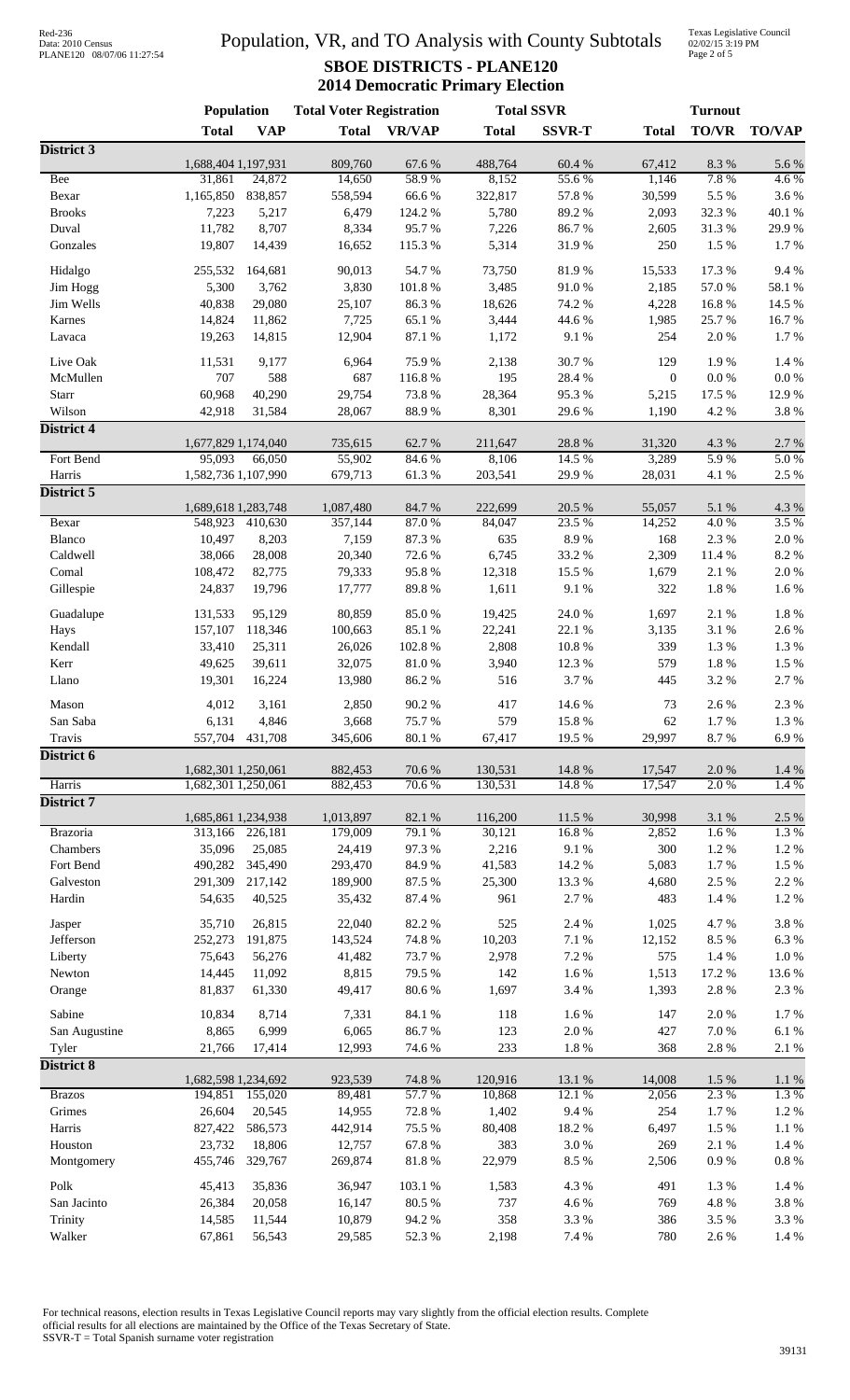Texas Legislative Council 02/02/15 3:19 PM Page 3 of 5

|                     | Population                    |                  | <b>Total Voter Registration</b> |                  | <b>Total SSVR</b> |               | <b>Turnout</b> |                   |                   |
|---------------------|-------------------------------|------------------|---------------------------------|------------------|-------------------|---------------|----------------|-------------------|-------------------|
|                     | <b>Total</b>                  | <b>VAP</b>       | <b>Total</b>                    | <b>VR/VAP</b>    | <b>Total</b>      | <b>SSVR-T</b> | <b>Total</b>   | TO/VR             | <b>TO/VAP</b>     |
| District 9          |                               |                  |                                 |                  |                   |               |                |                   |                   |
| Anderson            | 1,711,047 1,283,538<br>58,458 | 46,983           | 1,001,093<br>26,366             | 78.0%<br>56.1%   | 48,816<br>1,528   | 4.9%<br>5.8%  | 21,240<br>687  | 2.1 %<br>2.6%     | 1.7 %<br>1.5 %    |
| Angelina            | 86,771                        | 63,565           | 48,775                          | 76.7%            | 4,397             | 9.0 %         | 972            | 2.0%              | 1.5 %             |
| Bowie               | 92,565                        | 70,113           | 55,939                          | 79.8%            | 1,033             | 1.8 %         | 1,085          | 1.9%              | 1.5 %             |
| Camp                | 12,401                        | 9,046            | 7,070                           | 78.2 %           | 463               | 6.5%          | 196            | 2.8 %             | 2.2 %             |
| Cass                | 30,464                        | 23,399           | 18,950                          | 81.0%            | 260               | 1.4 %         | 647            | 3.4 %             | 2.8%              |
| Cherokee            |                               | 37,672           | 32,555                          | 86.4%            | 1,755             | 5.4 %         | 439            | 1.3 %             | 1.2%              |
| Delta               | 50,845<br>5,231               | 4,046            | 3,425                           | 84.7%            | 86                | 2.5 %         | 87             | 2.5 %             | 2.2 %             |
| Fannin              | 33,915                        | 26,412           | 19,378                          | 73.4 %           | 650               | 3.4 %         | 406            | 2.1 %             | 1.5 %             |
| Franklin            | 10,605                        | 8,003            | 6,533                           | 81.6%            | 250               | 3.8%          | 90             | 1.4 %             | 1.1 %             |
| Grayson             | 120,877                       | 91,745           | 72,584                          | 79.1 %           | 2,906             | 4.0%          | 1,148          | 1.6%              | 1.3%              |
| Gregg               | 121,730                       | 90,709           | 66,486                          | 73.3 %           | 3,226             | 4.9%          | 1,964          | 3.0%              | 2.2 %             |
| Harrison            | 65,631                        | 48,650           | 41,765                          | 85.8%            | 1,235             | 3.0%          | 1,234          | 3.0%              | 2.5 %             |
| Henderson           | 78,532                        | 60,690           | 48,231                          | 79.5 %           | 2,141             | 4.4 %         | 1,006          | $2.1~\%$          | 1.7%              |
| Hopkins             | 35,161                        | 26,167           | 20,946                          | $80.0\ \%$       | 971               | 4.6%          | 469            | 2.2 %             | 1.8%              |
| Hunt                | 86,129                        | 64,710           | 47,984                          | 74.2 %           | 2,603             | 5.4 %         | 723            | $1.5~\%$          | 1.1%              |
| Kaufman             |                               |                  |                                 |                  |                   |               |                |                   |                   |
| Lamar               | 103,350<br>49,793             | 73,596<br>37,698 | 59,571<br>28,732                | 80.9%<br>76.2%   | 4,619<br>549      | 7.8%<br>1.9%  | 1,179<br>623   | 2.0%<br>2.2 %     | 1.6%<br>$1.7~\%$  |
| Marion              | 10,546                        | 8,537            | 7,131                           | 83.5%            | 108               | 1.5 %         | 235            | 3.3%              | 2.8 %             |
| Morris              | 12,934                        | 9,921            | 8,410                           | 84.8%            | 224               | 2.7%          | 905            | 10.8 %            | 9.1%              |
| Nacogdoches         | 64,524                        | 49,463           | 30,021                          | 60.7%            | 1,688             | 5.6%          | 677            | 2.3 %             | 1.4 %             |
|                     |                               |                  |                                 |                  |                   |               |                |                   |                   |
| Panola              | 23,796                        | 17,926           | 15,674                          | 87.4 %           | 399               | 2.5 %         | 243            | 1.6%              | 1.4 %             |
| Rains<br>Red River  | 10,914                        | 8,551<br>10,113  | 6,679<br>7,738                  | 78.1 %<br>76.5 % | 211<br>168        | 3.2%<br>2.2 % | 113<br>298     | 1.7%<br>3.9%      | $1.3~\%$<br>2.9%  |
| Rockwall            | 12,860<br>78,337              | 54,830           | 49,840                          | 90.9%            | 3,710             | 7.4 %         | 970            | 1.9%              | 1.8%              |
| Rusk                | 53,330                        | 40,951           | 29,941                          | 73.1 %           | 1,333             | 4.5 %         | 372            | $1.2~\%$          | 0.9 %             |
|                     |                               |                  |                                 |                  |                   |               |                |                   |                   |
| Shelby              | 25,448                        | 18,721           | 14,347                          | 76.6%            | 533               | 3.7%          | 593            | 4.1 %             | 3.2%              |
| Smith               | 209,714                       | 155,918          | 123,603                         | 79.3 %           | 7,029             | 5.7%          | 2,273          | $1.8~\%$          | 1.5 %             |
| <b>Titus</b>        | 32,334                        | 22,451           | 15,567                          | 69.3%            | 2,086             | 13.4 %        | 441            | 2.8 %             | 2.0%              |
| Upshur<br>Van Zandt | 39,309<br>52,579              | 29,587<br>39,929 | 25,939<br>33,816                | 87.7%<br>84.7%   | 641<br>1,172      | 2.5 %<br>3.5% | 277<br>481     | $1.1~\%$<br>1.4 % | $0.9\ \%$<br>1.2% |
|                     |                               |                  |                                 |                  |                   |               |                |                   |                   |
| Wood                | 41,964                        | 33,436           | 27,097                          | $81.0\ \%$       | 842               | $3.1~\%$      | 407            | $1.5~\%$          | $1.2~\%$          |
| District 10         | 1,613,000 1,184,465           |                  | 951,721                         | 80.4%            | 111,658           | 11.7 %        | 36,134         | 3.8%              | 3.1 %             |
| Austin              | 28,417                        | 21,288           | 18,162                          | 85.3%            | 1,966             | 10.8%         | 187            | 1.0%              | $0.9\%$           |
| <b>Bastrop</b>      | 74,171                        | 54,719           | 41,277                          | 75.4 %           | 6,447             | 15.6%         | 1,800          | 4.4 %             | 3.3 %             |
| Bell                | 310,235                       | 222,118          | 160,804                         | 72.4 %           | 20,120            | 12.5 %        | 2,622          | $1.6\ \%$         | 1.2 %             |
| Burleson            | 17,187                        | 13,142           | 10,790                          | 82.1 %           | 1,045             | 9.7%          | 230            | 2.1 %             | $1.8~\%$          |
| <b>Burnet</b>       | 42,750                        | 32,829           | 26,513                          | $80.8~\%$        | 2,263             | 8.5 %         | 487            | $1.8~\%$          | $1.5\ \%$         |
| Falls               | 17,866                        | 13,989           | 9,738                           | 69.6%            | 901               | 9.3%          | 236            | 2.4 %             | $1.7~\%$          |
| Fayette             | 24,554                        | 19,165           | 15,576                          | 81.3 %           | 1,305             | $8.4\ \%$     | 364            | 2.3 %             | 1.9%              |
| Freestone           | 19,816                        | 15,186           | 11,259                          | 74.1 %           | 421               | 3.7%          | 364            | 3.2 %             | 2.4 %             |
| Lee                 | 16,612                        | 12,267           | 9,651                           | 78.7%            | 905               | 9.4%          | 292            | $3.0\ \%$         | 2.4 %             |
| Leon                | 16,801                        | 13,052           | 10,746                          | 82.3 %           | 482               | 4.5 %         | 146            | $1.4~\%$          | 1.1%              |
| Limestone           | 23,384                        | 17,867           | 13,120                          | 73.4 %           | 883               | 6.7%          | 347            | 2.6 %             | 1.9%              |
| Madison             | 13,664                        | 10,664           | 6,847                           | 64.2%            | 491               | 7.2 %         | 109            | $1.6\ \%$         | $1.0\ \%$         |
| Milam               | 24,757                        | 18,205           | 14,150                          | 77.7 %           | 1,773             | 12.5 %        | 400            | 2.8 %             | 2.2 %             |
| Robertson           | 16,622                        | 12,409           | 11,118                          | 89.6%            | 1,231             | 11.1%         | 1,601          | 14.4 %            | 12.9%             |
| Travis              | 466,562                       | 347,521          | 281,822                         | $81.1\text{ }\%$ | 34,879            | 12.4 %        | 18,495         | 6.6%              | 5.3 %             |
| Waller              | 43,205                        | 32,549           | 28,362                          | 87.1 %           | 2,985             | 10.5 %        | 841            | $3.0\ \%$         | 2.6 %             |
| Washington          | 33,718                        | 26,268           | 21,892                          | 83.3%            | 1,140             | 5.2 %         | 370            | $1.7~\%$          | 1.4 %             |
| Williamson          | 422,679                       | 301,227          | 259,894                         | 86.3%            | 32,421            | 12.5 %        | 7,243          | 2.8%              | 2.4 %             |
| District 11         |                               |                  |                                 |                  |                   |               |                |                   |                   |
|                     | 1,694,087 1,247,460           |                  | 961,125                         | 77.0%            | 98,046            | 10.2 %        | 28,790         | 3.0%              | 2.3 %             |
| <b>Dallas</b>       | 320,976                       | 242,871          | 159,681                         | 65.7%            | 20,178            | 12.6 %        | 4,837          | 3.0%              | 2.0%              |
| Parker              | 116,927                       | 87,058           | 75,966                          | 87.3 %           | 3,531             | 4.6%          | 1,368          | $1.8~\%$          | $1.6\ \%$         |
| Tarrant             | 1,256,184                     | 917,531          | 725,478                         | 79.1 %           | 74,337            | 10.2 %        | 22,585         | 3.1 %             | 2.5 %             |
| <b>District 12</b>  | 1,704,879 1,244,293           |                  | 973,451                         | 78.2%            | 84,429            | 8.7%          | 29,715         | 3.1 %             |                   |
| Collin              | 782,341                       | 557,664          | 466,120                         | 83.6%            | 31,706            | 6.8%          | 9,459          | 2.0%              | 2.4 %<br>1.7%     |
| Dallas              | 922,538                       | 686,629          | 507,331                         | 73.9%            | 52,723            | 10.4 %        | 20,256         | 4.0%              | $3.0\ \%$         |
| District 13         |                               |                  |                                 |                  |                   |               |                |                   |                   |
|                     | 1,677,475 1,168,818           |                  | 748,017                         | 64.0 %           | 160,276           | 21.4 %        | 61,763         | 8.3 %             | 5.3 %             |
| <b>Dallas</b>       | 1,124,625                     | 784,376          | 505,116                         | 64.4%            | 113,297           | 22.4 %        | 42,960         | 8.5%              | 5.5 %             |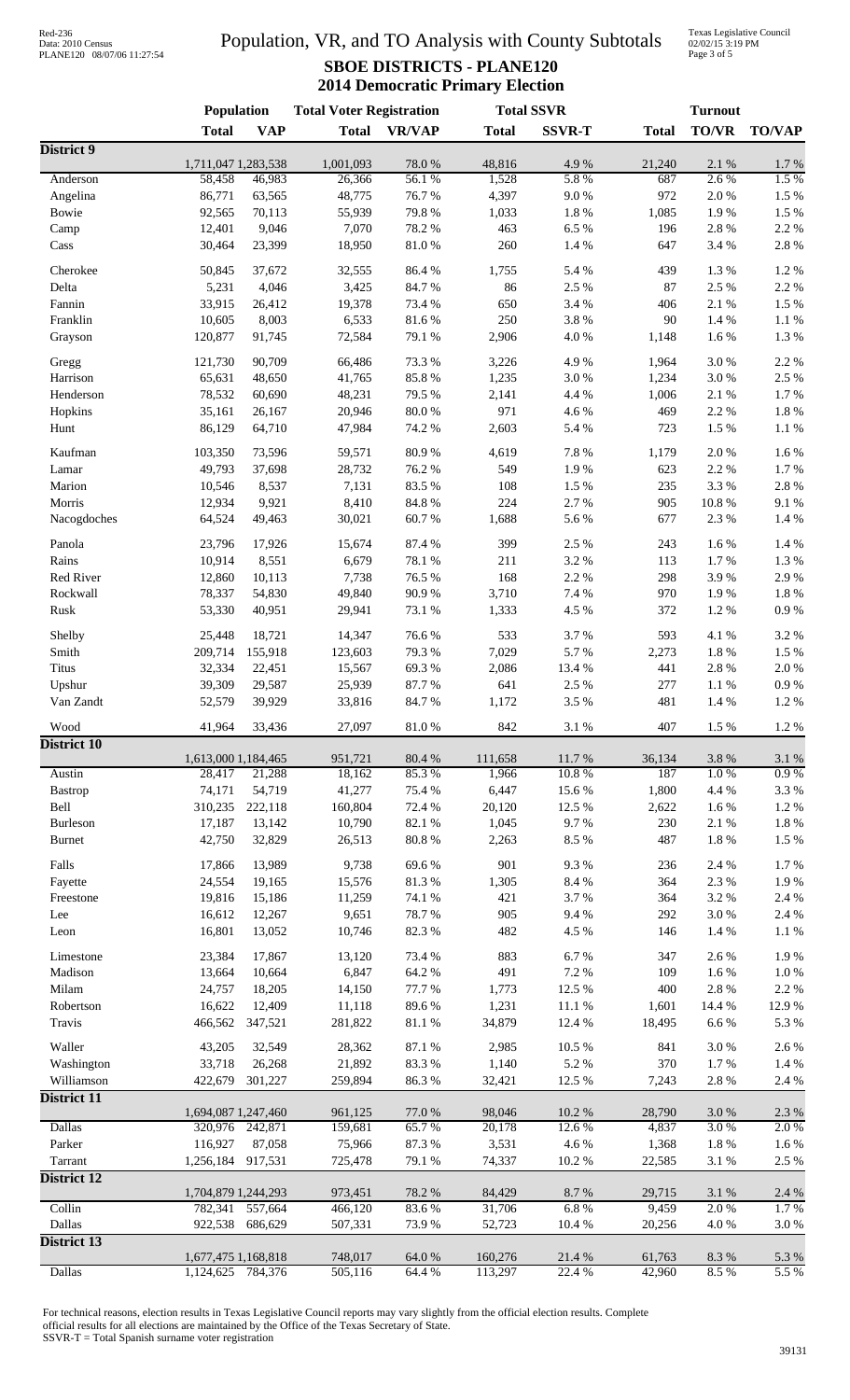| Red-236           |                            |
|-------------------|----------------------------|
| Data: 2010 Census |                            |
|                   | PLANE120 08/07/06 11:27:54 |

Texas Legislative Council 02/02/15 3:19 PM Page 4 of 5

|                        | <b>Population</b>             |                 | <b>Total Voter Registration</b> |                 | <b>Total SSVR</b> |                  | <b>Turnout</b>       |                     |                       |
|------------------------|-------------------------------|-----------------|---------------------------------|-----------------|-------------------|------------------|----------------------|---------------------|-----------------------|
|                        | <b>Total</b>                  | <b>VAP</b>      | <b>Total</b>                    | <b>VR/VAP</b>   | <b>Total</b>      | <b>SSVR-T</b>    | <b>Total</b>         | <b>TO/VR</b>        | <b>TO/VAP</b>         |
| District 13<br>Tarrant | 552,850                       | 384,442         | 242,901                         | 63.2%           | 46,979            | 19.3%            | 18,803               | 7.7%                | 4.9%                  |
| <b>District 14</b>     |                               |                 |                                 |                 |                   |                  |                      |                     |                       |
|                        | 1,681,755 1,235,788           |                 | 983,037                         | 79.5 %          | 90,257            | 9.2%             | 17,525               | 1.8 %               | $1.4~\%$              |
| <b>Bosque</b>          | 18,212                        | 14,041          | 11,675                          | 83.1 %          | 835               | 7.2 %            | $\overline{273}$     | 2.3%                | 1.9%                  |
| <b>Brown</b>           | 38,106                        | 28,985          | 22,339                          | 77.1 %          | 2,479             | $11.1\text{ }\%$ | 211<br>181           | $0.9\ \%$           | $0.7~\%$              |
| Comanche               | 13,974                        | 10,594          | 8,478                           | $80.0\;\%$      | 1,048             | 12.4 %           | 388                  | $2.1~\%$            | $1.7~\%$              |
| Coryell                | 75,388                        | 54,383          | 33,786                          | 62.1 %          | 3,096             | 9.2%             |                      | $1.1\ \%$           | $0.7~\%$              |
| Denton                 | 662,614                       | 480,354         | 389,093                         | $81.0\ \%$      | 32,403            | 8.3 %            | 7,135                | 1.8 %               | 1.5 %                 |
| Eastland               | 18,583                        | 14,421          | 10,539                          | 73.1 %          | 746               | 7.1 %            | 142                  | 1.3 %               | $1.0\ \%$             |
| Ellis                  | 149,610                       | 106,295         | 90,305                          | 85.0%           | 11,342            | 12.6 %           | 2,144                | 2.4 %               | $2.0\ \%$             |
| Erath                  | 37,890                        | 29,442          | 20,129                          | 68.4 %          | 1,518             | 7.5 %            | 257                  | 1.3 %               | $0.9\ \%$             |
| Hamilton               | 8,517                         | 6,701           | 5,354                           | 79.9%           | 208               | 3.9%             | 165                  | $3.1~\%$            | 2.5 %                 |
| Hill                   | 35,089                        | 26,569          | 21,732                          | $81.8\ \%$      | 1,807             | 8.3 %            | 434                  | $2.0\ \%$           | 1.6 %                 |
| Hood                   | 51,182                        | 40,280          | 34,880                          | 86.6%           | 1,651             | 4.7%             | 626                  | 1.8 %               | 1.6 %                 |
| Jack                   | 9,044                         | 7,052           | 4,759                           | 67.5 %          | 213               | 4.5 %            | 76                   | 1.6 %               | $1.1~\%$              |
| Johnson                | 150,934                       | 109,785         | 81,782                          | 74.5 %          | 7,308             | 8.9%             | 1,284                | 1.6 %               | 1.2%                  |
| Lampasas               | 19,677                        | 14,801          | 12,630                          | 85.3%           | 1,285             | $10.2~\%$        | 176                  | 1.4 %               | 1.2%                  |
| McLennan               | 234,906                       | 175,161         | 125,478                         | 71.6%           | 15,455            | 12.3 %           | 2,382                | 1.9%                | 1.4 %                 |
|                        |                               |                 |                                 |                 |                   |                  |                      |                     |                       |
| Mills                  | 4,936                         | 3,739           | 3,345                           | 89.5%           | 275               | 8.2%             | $\mathbf{0}$         | $0.0\ \%$           | $0.0\ \%$             |
| Navarro                | 47,735                        | 34,812          | 26,955                          | 77.4 %          | 2,409             | 8.9%             | 600                  | 2.2 %               | $1.7~\%$              |
| Palo Pinto             | 28,111                        | 21,080          | 16,670                          | 79.1 %          | 1,437             | 8.6 %            | 354                  | $2.1~\%$            | $1.7~\%$              |
| Somervell              | 8,490                         | 6,244           | 5,669                           | 90.8 %          | 481               | 8.5 %            | 44                   | $0.8~\%$            | $0.7~\%$              |
| Stephens               | 9,630                         | 7,325           | 21,984                          | 300.1 %         | 1,800             | 8.2 %            | 51                   | $0.2~\%$            | $0.7~\%$              |
| Wise                   | 59,127                        | 43,724          | 35,455                          | 81.1 %          | 2,461             | 6.9%             | 602                  | 1.7%                | 1.4 %                 |
| District 15            |                               |                 |                                 |                 |                   |                  |                      |                     |                       |
| Andrews                | 1,677,092 1,250,145<br>14,786 | 10,474          | 922,146<br>8,315                | 73.8%<br>79.4 % | 183,791<br>2,965  | 19.9%<br>35.7%   | 16,715<br>72         | 1.8 %<br>0.9%       | 1.3%<br>0.7 %         |
| Archer                 | 9,054                         | 6,869           | 6,209                           | 90.4 %          | 184               | 3.0%             | 66                   | 1.1%                | $1.0\ \%$             |
| Armstrong              | 1,901                         | 1,478           | 1,328                           | 89.9%           | 45                | 3.4 %            | $\mathbf{0}$         | $0.0\ \%$           | $0.0\ \%$             |
| <b>Bailey</b>          | 7,165                         | 4,949           | 3,500                           | 70.7%           | 1,438             | 41.1 %           | 38                   | $1.1~\%$            | $0.8~\%$              |
| <b>Baylor</b>          | 3,726                         | 2,958           | 2,501                           | 84.6%           | 186               | 7.4 %            | 33                   | 1.3 %               | 1.1%                  |
|                        |                               |                 |                                 |                 |                   |                  |                      |                     |                       |
| Borden                 | 641                           | 503             | 445                             | 88.5 %          | 37                | 8.3 %            | $\boldsymbol{0}$     | $0.0\ \%$           | $0.0\ \%$             |
| <b>Briscoe</b>         | 1,637                         | 1,275           | 1,132                           | 88.8 %          | 176               | 15.5 %           | 26<br>$\overline{0}$ | 2.3 %               | 2.0%                  |
| Callahan               | 13,544                        | 10,319          | 8,692                           | 84.2%           | 421               | 4.8 %            |                      | $0.0\ \%$           | $0.0\ \%$             |
| Carson                 | 6,182                         | 4,595           | 4,197                           | 91.3%           | 229               | 5.5 %            | 60                   | 1.4 %               | 1.3%                  |
| Castro                 | 8,062                         | 5,539           | 3,923                           | 70.8%           | 1,705             | 43.5 %           | 81                   | 2.1 %               | 1.5 %                 |
| Childress              | 7,041                         | 5,533           | 3,488                           | 63.0%           | 493               | 14.1 %           | 50                   | 1.4 %               | $0.9\ \%$             |
| Clay                   | 10,752                        | 8,310           | 7,602                           | 91.5 %          | 189               | 2.5 %            | 94                   | 1.2%                | 1.1 %                 |
| Cochran                | 3,127                         | 2,209           | 1,742                           | 78.9%           | 712               | 40.9%            | $\overline{0}$       | $0.0\ \%$           | $0.0\ \%$             |
| Coke                   | 3,320                         | 2,621           | 2,110                           | 80.5 %          | 248               | $11.8\ \%$       | 24                   | 1.1%                | $0.9\ \%$             |
| Coleman                | 8,895                         | 6,916           | 5,878                           | 85.0%           | 659               | 11.2 %           | 69                   | 1.2%                | $1.0\ \%$             |
| Collingsworth          | 3,057                         | 2,212           | 1,864                           | 84.3 %          | 290               | 15.6%            | $\boldsymbol{0}$     | $0.0\ \%$           | $0.0\ \%$             |
| Cooke                  | 38,437                        | 28,606          | 23,353                          | 81.6%           | 1,182             | 5.1 %            | 282                  | 1.2%                | 1.0%                  |
| Cottle                 | 1,505                         | 1,155           | 1,082                           | 93.7%           | 167               | 15.4 %           | 41                   | $3.8\ \%$           | 3.5 %                 |
| Crosby                 | 6,059                         | 4,312           | 3,614                           | 83.8%           | 1,596             | 44.2 %           | 414                  | 11.5 %              | 9.6%                  |
| Dallam                 | 6,703                         | 4,700           | 3,022                           | 64.3%           | 725               | 24.0%            | $\overline{0}$       | $0.0\ \%$           | 0.0 %                 |
| Dawson                 | 13,833                        | 10,411          | 7,373                           | 70.8%           | 3,494             | 47.4 %           | 316                  | 4.3 %               | 3.0%                  |
| Deaf Smith             | 19,372                        | 13,131          | 8,271                           | 63.0%           | 4,107             | 49.7%            | 62                   | 0.7 %               | $0.5~\%$              |
| Dickens                | 2,444                         | 1,952           | 1,282                           | 65.7%           | 210               | 16.4 %           | $\overline{0}$       | 0.0 %               | 0.0 %                 |
| Donley                 | 3,677                         | 2,919           | 2,391                           | 81.9%           | 101               | 4.2 %            | 33                   | 1.4 %               | 1.1 %                 |
| Fisher                 | 3,974                         | 3,076           | 2,720                           | 88.4%           | 544               | 20.0%            | 546                  | 20.1 %              | 17.8 %                |
|                        |                               |                 |                                 |                 |                   |                  |                      |                     |                       |
| Floyd                  | 6,446                         | 4,584           | 4,072                           | $88.8\ \%$      | 1,738             | 42.7 %           | 33                   | $0.8\ \%$           | 0.7 %                 |
| Foard                  | 1,336                         | 1,058           | 1,061                           | 100.3%          | 136               | 12.8%            | 153<br>67            | 14.4 %<br>$0.9\ \%$ | 14.5 %                |
| Gaines                 | 17,526<br>6,461               | 11,420          | 7,838                           | 68.6%           | 2,484<br>726      | 31.7%<br>27.0%   | $28\,$               | $1.0\ \%$           | $0.6\,\%$<br>$0.5~\%$ |
| Garza<br>Gray          | 22,535                        | 5,185<br>16,964 | 2,686<br>12,986                 | 51.8 %<br>76.6% | 1,370             | 10.5 %           | 82                   | $0.6\,\%$           | $0.5~\%$              |
|                        |                               | 25,839          |                                 | 73.8%           |                   | 44.7%            |                      |                     | $0.7\ \%$             |
| Hale<br>Hall           | 36,273<br>3,353               | 2,486           | 19,058<br>1,992                 | 80.1 %          | 8,526<br>374      | 18.8%            | 191<br>$80\,$        | 1.0%<br>4.0%        | 3.2 %                 |
| Hansford               | 5,613                         |                 |                                 | 78.1 %          | 616               | 20.2 %           | $\overline{0}$       | $0.0\ \%$           | $0.0\ \%$             |
| Hardeman               | 4,139                         | 3,910<br>3,120  | 3,055<br>2,542                  | 81.5%           | 281               | 11.1%            | 77                   | $3.0\ \%$           | 2.5 %                 |
| Hartley                | 6,062                         | 4,693           | 2,811                           | 59.9%           | 181               | 6.4 %            | $\overline{0}$       | 0.0 %               | $0.0\ \%$             |
|                        |                               |                 |                                 |                 |                   |                  |                      |                     |                       |
| Haskell                | 5,899                         | 4,671           | 3,466                           | 74.2 %          | 597               | 17.2 %           | 209                  | $6.0\ \%$           | 4.5 %                 |
| Hemphill               | 3,807                         | 2,691           | 2,225                           | 82.7%           | 243               | 10.9%            | $20\,$               | $0.9\ \%$           | $0.7~\%$              |